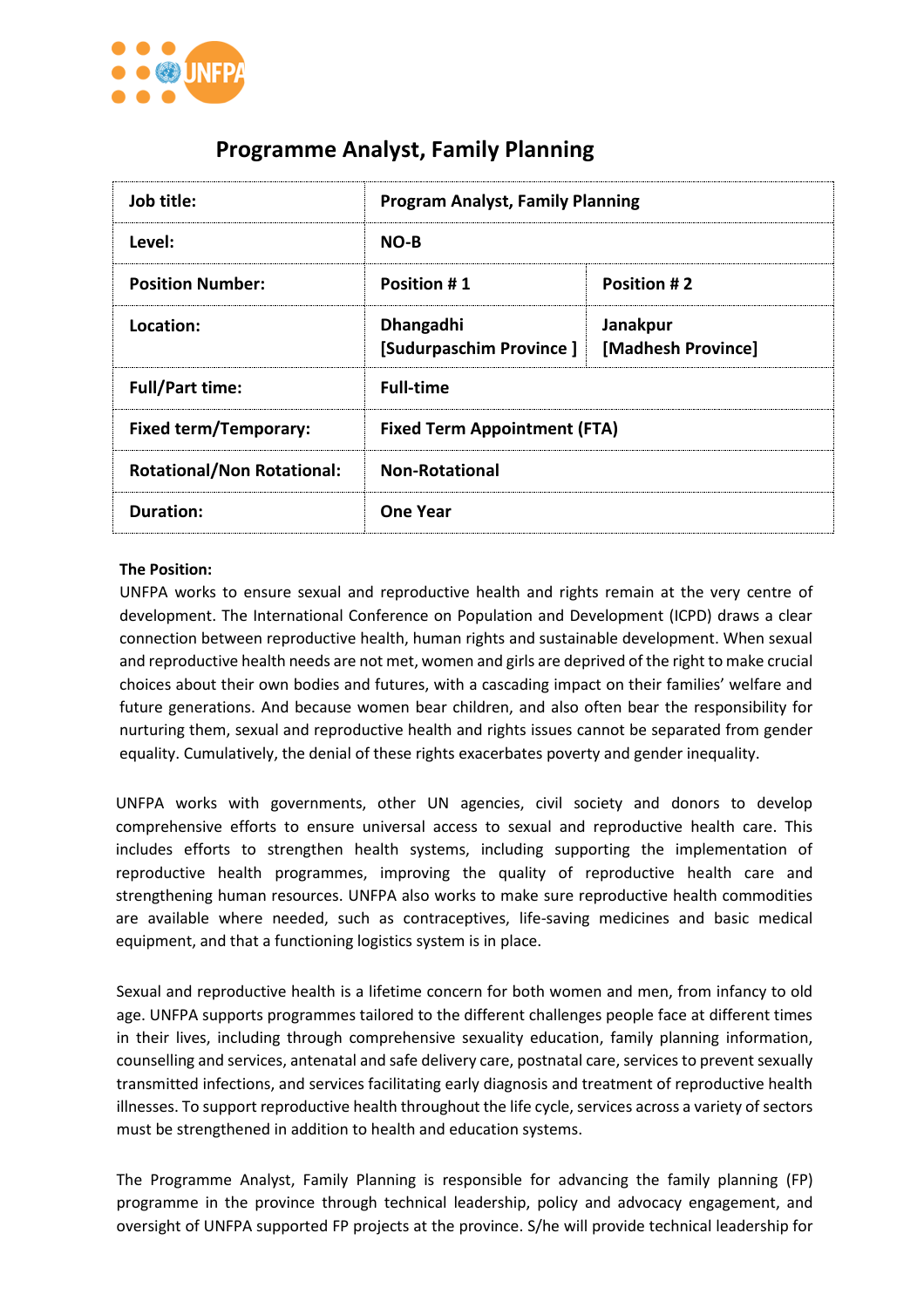

UNFPA's work on family planning towards accelerating the achievement of the ICPD PoA and Agenda 2030 in the province. S/he will work in close collaboration with the Health and Population Unit under the Ministry of Social Development (MoSD), Provincial Health Directorate (PHD), Provincial Health Logistics Management Center (PHLMC) including related divisions, I/NGOs and implementing partners, and other key health sector development partners.

S/he will ensure linkages with other UNFPA supported programmes in the areas of sexual and reproductive health, adolescent and youth, gender equality and GBV, and population dynamics, and will build capacities of staff and concerned partners at the provincial and local level. S/he will be located at the UNFPA Provincial Office, and will work under the direct supervision of the UNFPA Provincial Head of Office, with support and guidance from the SRH/FP team based in the UNFPA Country Office in Kathmandu, as needed.

#### **How you can make a difference:**

UNFPA is the lead UN agency for delivering a world where every pregnancy is wanted, every childbirth is safe and every young person's potential is fulfilled. UNFPA's new strategic plan (2022-2025), focuses on three transformative results: to end preventable maternal deaths; end unmet need for family planning; and end gender-based violence and harmful practices.

In a world where fundamental human rights are at risk, we need principled and ethical staff, who embody international norms and standards, and who will defend them courageously and with full conviction. UNFPA is seeking candidates that transform, inspire and deliver high impact and sustained results; we need staff who are transparent, exceptional in how they manage the resources entrusted to them and who commit to deliver excellence in programme results.

#### **Job Purpose:**

The purpose of the position is to advance the FP programme as a key strategy for improving sexual and reproductive health outcomes and safeguarding reproductive rights. S/he will manage the effective and timely implementation of the UNFPA supported family planning interventions at the provincial and local level in collaboration with the UNFPA team in Kathmandu. Currently, UNFPA is implementing FP and Reproductive Health Commodity Security (RHCS) interventions at national and sub-national level through the UNFPA Supplies Partnership Thematic Trust Fund, UNFPA's global flagship programme on family planning. These interventions are implemented in close coordination with the Government of Nepal/Ministry of Health and Population and its respective divisions.

#### **You would be responsible for:**

- **1. Provide policy advice and technical assistance for the effective delivery and sustainability of the FP projects at the provincial and local level:**
	- Promote integration of FP into health sector, safe motherhood, sexual and reproductive health, policies and programmes as well as in disaster risk reduction and climate change adaption policies and plans, at sub-national level;
	- Advocate for policies and measures that promote quality of care in FP service provision including better FP counseling and method mix and the sustainable financing;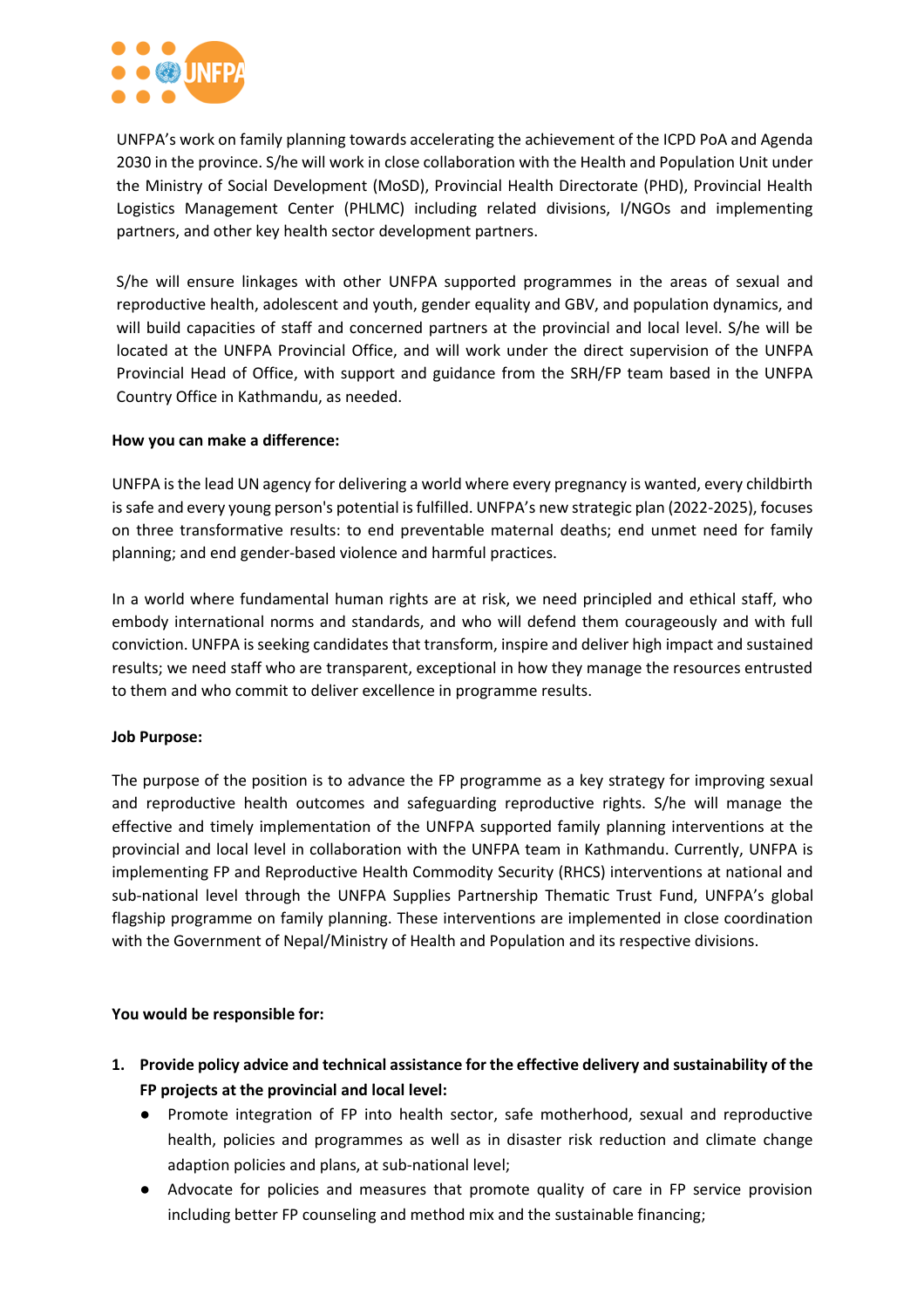

- Foster expansion of equitable access to high-quality FP products and services, with a focus on underserved and marginalized population groups;
- Engage with the concerned units of the provincial and local government for inclusion of FP and RHCS in all relevant policies, plans and budgets, and contribute to health system strengthening including supply chain management (SCM) and related initiatives for increased accessibility to and utilization of FP services and commodities to reach "the last mile";
- Identify and support the preparation and implementation of the provincial FP Costed Implementation Plan (CIP) and disseminate FP and SCM standards, guidelines and materials to ensure their availability at relevant training and service delivery sites;
- Oversee the planning and implementation of the UNFPA supported FP and RHCS interventions, including mobilizing technical support as needed and efficient use of financial resources;
- Provide technical guidance and capacity building support to provincial and local level partners in health systems strengthening including supply chain management, demand forecasting, procurement planning and logistics management information systems to track FP commodities and avert stock-outs;
- Promote systematic application of a human rights-based approach to the provision of FP services ensuring realization of rights of marginalized groups including young people, and address discriminatory gender and social norms and practices hindering utilization of FP.
- **2. Promote harmonization of FP and RHCS interventions through effective coordination and communication at the provincial and local level:**
	- Extend UNFPA's comparative advantage in FP and RHCS and leverage partnerships through supporting the convening role at the provincial and local level;
	- Participate in technical meetings and related forums at the subnational level and provide substantive inputs and support in the area of FP and RHCS.

## **3. Supervision and monitoring of the FP and RHCS programme:**

- Coordinate with the relevant provincial and local authorities and other stakeholders in the area of FP and RHCS to identify any information and knowledge gaps and facilitate relevant analysis, assessment and/or evaluations of the FP and RHCS activities;
- Regularly monitor and undertake field missions to ensure timely implementation and quality outcome under the UNFPA Supplies workplan;
- Facilitate capacity building on relevant M&E tools of the concerned IPs and provide supportive supervision and mentoring of relevant implementing partners;
- In collaboration with the M&E team, review, analyze and evaluate the effectiveness of FP and RHCS activities and provide recommendations for improvements.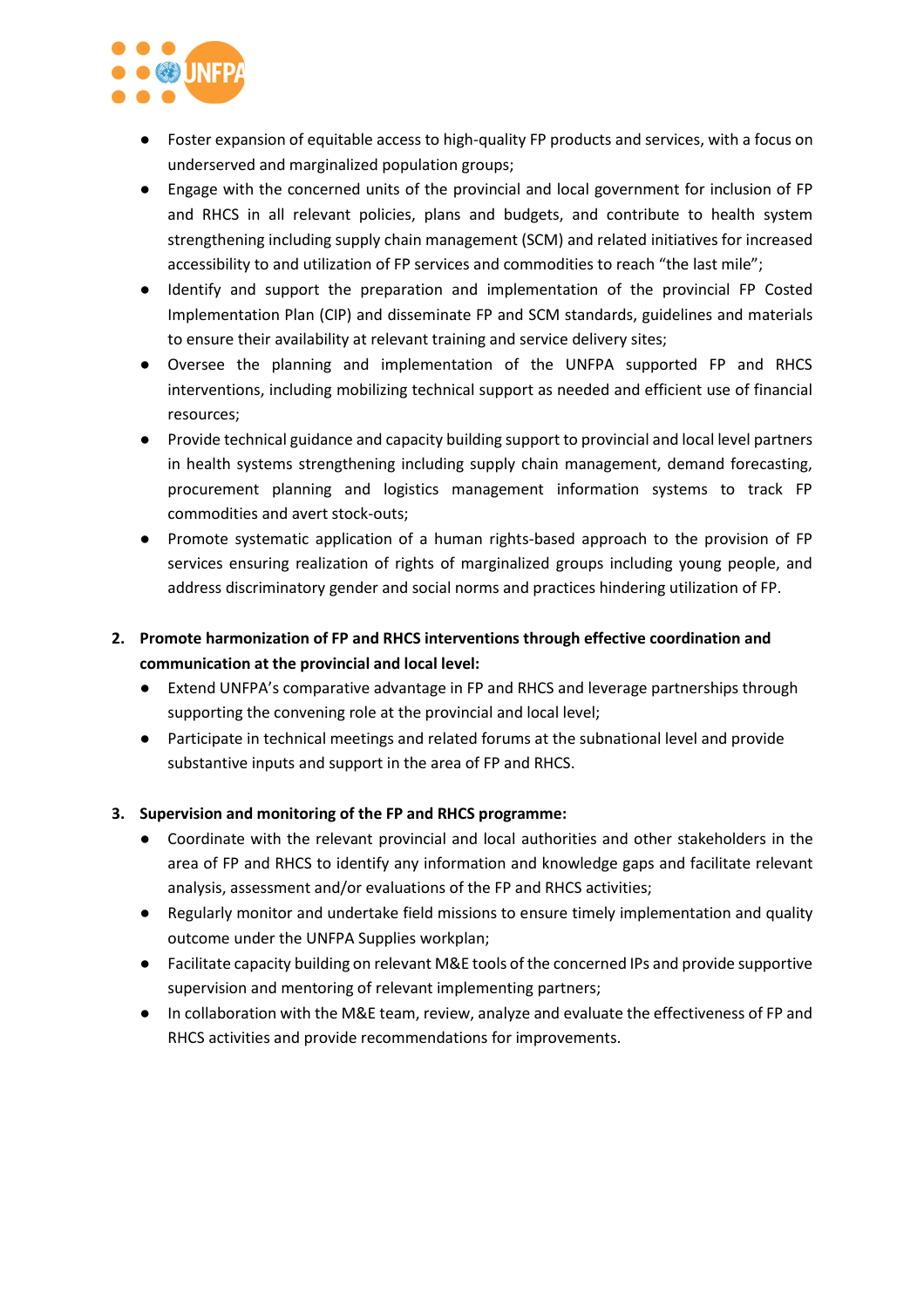

#### **Education and Experience:**

Master's Degree in Public Health, Social Science, Procurement, Supply Chain Management and/or other related fields.

### **Knowledge and Skills:**

- At least 2 years or more of professional experience with public health systems and managing health programmes with direct experience of planning, programming, implementation, monitoring and evaluation of health programmes, preferably in the area of FP and RHCS;
- Extensive knowledge of FP and Supply Chain Management: forecasting, warehousing, distribution, logistics information systems and e-LMIS.
- Experience on health financing, and public procurement related to the health sector preferred.
- Good analytical skills, ability to handle complexity, ability to work in diverse local contexts as well as effectively engage with a range of stakeholders.
- Experience of working with Government and Non-Government partners at the national and subnational level, with knowledge of decentralized health systems strengthening.

#### **Languages:**

- Fluency in English and Nepali
- Excellent written skills and ability to elaborate reports, document and disseminate good practices and programme successes required.

|  | <b>Required Competencies</b> |
|--|------------------------------|
|--|------------------------------|

| Values:<br>Exemplifying integrity<br>Demonstrating<br>commitment to UNFPA<br>and the UN system | <b>Functional Competencies:</b><br>Advocacy/advancing policy oriented agenda<br>Result-based programme development and<br>$\bullet$<br>management<br>Innovation and marketing of new approaches<br>$\bullet$                       |
|------------------------------------------------------------------------------------------------|------------------------------------------------------------------------------------------------------------------------------------------------------------------------------------------------------------------------------------|
| Embracing cultural diversity<br>Embracing change                                               | Leveraging the resources of national governments<br>$\bullet$<br>and partners/building strategic alliances and<br>partnerships<br>Job knowledge/technical expertise in family planning<br>$\bullet$<br>and Supply Chain Management |

# **Core Competencies:**

- Achieving results
- Being accountable
- Developing and applying professional expertise/business acumen
- Thinking analytically and strategically
- Working in teams/managing ourselves and our relationships
- Communicating for impact